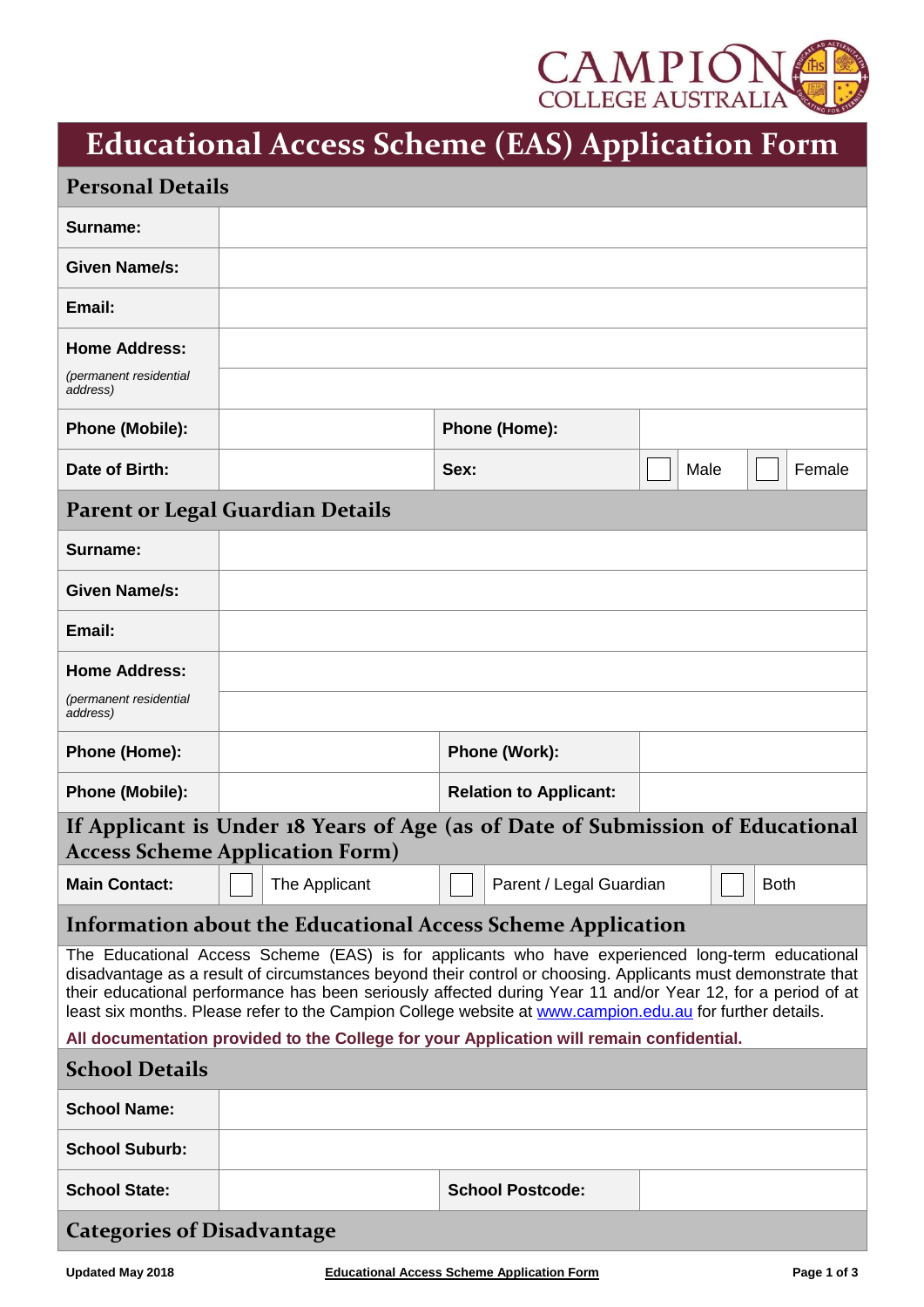| Please select the category or categories for which you would like to be considered:                                                                                                                                                                                                                                                                                                                                                                                                |                         |                                                                        |                            |                                                                                                                                                                                                                                                                                                                                                                                                                                                                                                                                                                                                                                                                                                                                                                                                                                                                                                                                                                                                                                                                                                                                                                                                                                                                     |  |  |  |  |
|------------------------------------------------------------------------------------------------------------------------------------------------------------------------------------------------------------------------------------------------------------------------------------------------------------------------------------------------------------------------------------------------------------------------------------------------------------------------------------|-------------------------|------------------------------------------------------------------------|----------------------------|---------------------------------------------------------------------------------------------------------------------------------------------------------------------------------------------------------------------------------------------------------------------------------------------------------------------------------------------------------------------------------------------------------------------------------------------------------------------------------------------------------------------------------------------------------------------------------------------------------------------------------------------------------------------------------------------------------------------------------------------------------------------------------------------------------------------------------------------------------------------------------------------------------------------------------------------------------------------------------------------------------------------------------------------------------------------------------------------------------------------------------------------------------------------------------------------------------------------------------------------------------------------|--|--|--|--|
| Disrupted schooling                                                                                                                                                                                                                                                                                                                                                                                                                                                                |                         | Home environment                                                       |                            | Personal illness/disability                                                                                                                                                                                                                                                                                                                                                                                                                                                                                                                                                                                                                                                                                                                                                                                                                                                                                                                                                                                                                                                                                                                                                                                                                                         |  |  |  |  |
| Financial hardship                                                                                                                                                                                                                                                                                                                                                                                                                                                                 |                         | School environment                                                     |                            | Rural or regional schooling                                                                                                                                                                                                                                                                                                                                                                                                                                                                                                                                                                                                                                                                                                                                                                                                                                                                                                                                                                                                                                                                                                                                                                                                                                         |  |  |  |  |
|                                                                                                                                                                                                                                                                                                                                                                                                                                                                                    | Other (please specify): |                                                                        |                            |                                                                                                                                                                                                                                                                                                                                                                                                                                                                                                                                                                                                                                                                                                                                                                                                                                                                                                                                                                                                                                                                                                                                                                                                                                                                     |  |  |  |  |
| <b>Period of Disadvantage</b>                                                                                                                                                                                                                                                                                                                                                                                                                                                      |                         |                                                                        |                            |                                                                                                                                                                                                                                                                                                                                                                                                                                                                                                                                                                                                                                                                                                                                                                                                                                                                                                                                                                                                                                                                                                                                                                                                                                                                     |  |  |  |  |
| Please provide the dates for which the disadvantage/hardship occurred:                                                                                                                                                                                                                                                                                                                                                                                                             |                         |                                                                        |                            |                                                                                                                                                                                                                                                                                                                                                                                                                                                                                                                                                                                                                                                                                                                                                                                                                                                                                                                                                                                                                                                                                                                                                                                                                                                                     |  |  |  |  |
| <b>From Date:</b>                                                                                                                                                                                                                                                                                                                                                                                                                                                                  |                         |                                                                        |                            |                                                                                                                                                                                                                                                                                                                                                                                                                                                                                                                                                                                                                                                                                                                                                                                                                                                                                                                                                                                                                                                                                                                                                                                                                                                                     |  |  |  |  |
| <b>Until Date:</b>                                                                                                                                                                                                                                                                                                                                                                                                                                                                 |                         |                                                                        |                            |                                                                                                                                                                                                                                                                                                                                                                                                                                                                                                                                                                                                                                                                                                                                                                                                                                                                                                                                                                                                                                                                                                                                                                                                                                                                     |  |  |  |  |
| <b>ATAR Adjustments/Selection Rank</b>                                                                                                                                                                                                                                                                                                                                                                                                                                             |                         |                                                                        |                            |                                                                                                                                                                                                                                                                                                                                                                                                                                                                                                                                                                                                                                                                                                                                                                                                                                                                                                                                                                                                                                                                                                                                                                                                                                                                     |  |  |  |  |
| Under the Educational Access Scheme, an adjustment may be made to your ATAR score to derive a<br>Selection Rank. The maximum adjustment to an ATAR score is five points.                                                                                                                                                                                                                                                                                                           |                         |                                                                        |                            |                                                                                                                                                                                                                                                                                                                                                                                                                                                                                                                                                                                                                                                                                                                                                                                                                                                                                                                                                                                                                                                                                                                                                                                                                                                                     |  |  |  |  |
| <b>Supporting Documentation</b>                                                                                                                                                                                                                                                                                                                                                                                                                                                    |                         |                                                                        |                            |                                                                                                                                                                                                                                                                                                                                                                                                                                                                                                                                                                                                                                                                                                                                                                                                                                                                                                                                                                                                                                                                                                                                                                                                                                                                     |  |  |  |  |
| Supporting documentation must be submitted, in order for your application to be considered. Please provide<br>appropriate documentation for each type of disadvantage being claimed. Supporting documentation may<br>include:<br><b>Medical Certificates or Reports</b><br>A letter from your School Principal, Counsellor, Year Coordinator or Careers Advisor<br><b>School attendance records</b><br>Centrelink Reference Number (CRN) and other impartial financial assessments |                         |                                                                        |                            |                                                                                                                                                                                                                                                                                                                                                                                                                                                                                                                                                                                                                                                                                                                                                                                                                                                                                                                                                                                                                                                                                                                                                                                                                                                                     |  |  |  |  |
|                                                                                                                                                                                                                                                                                                                                                                                                                                                                                    |                         |                                                                        |                            |                                                                                                                                                                                                                                                                                                                                                                                                                                                                                                                                                                                                                                                                                                                                                                                                                                                                                                                                                                                                                                                                                                                                                                                                                                                                     |  |  |  |  |
| <b>Certification of Documents</b>                                                                                                                                                                                                                                                                                                                                                                                                                                                  |                         |                                                                        |                            |                                                                                                                                                                                                                                                                                                                                                                                                                                                                                                                                                                                                                                                                                                                                                                                                                                                                                                                                                                                                                                                                                                                                                                                                                                                                     |  |  |  |  |
| For more information, please visit: https://education.gov.au/guidelines-certification-documents                                                                                                                                                                                                                                                                                                                                                                                    |                         |                                                                        |                            | All supporting documentation must be certified as a true copy of the original, by a person authorised to do so.                                                                                                                                                                                                                                                                                                                                                                                                                                                                                                                                                                                                                                                                                                                                                                                                                                                                                                                                                                                                                                                                                                                                                     |  |  |  |  |
| <b>Checklist</b>                                                                                                                                                                                                                                                                                                                                                                                                                                                                   |                         |                                                                        |                            |                                                                                                                                                                                                                                                                                                                                                                                                                                                                                                                                                                                                                                                                                                                                                                                                                                                                                                                                                                                                                                                                                                                                                                                                                                                                     |  |  |  |  |
| Your Application for Educational Access Scheme should have the following:<br><b>Educational Access Scheme Application Form</b><br><b>Certified Supporting Documentation</b>                                                                                                                                                                                                                                                                                                        |                         |                                                                        |                            |                                                                                                                                                                                                                                                                                                                                                                                                                                                                                                                                                                                                                                                                                                                                                                                                                                                                                                                                                                                                                                                                                                                                                                                                                                                                     |  |  |  |  |
| <b>Declaration</b>                                                                                                                                                                                                                                                                                                                                                                                                                                                                 |                         |                                                                        |                            |                                                                                                                                                                                                                                                                                                                                                                                                                                                                                                                                                                                                                                                                                                                                                                                                                                                                                                                                                                                                                                                                                                                                                                                                                                                                     |  |  |  |  |
| true and complete.<br>personal information for the purposes of the Privacy and Personal Information Protection Act 1998 (NSW).<br>facilitate the processing of my application.<br><b>Student Signature</b><br>Parent's Signature (if applicant under 18)                                                                                                                                                                                                                           |                         | <b>Student Name (Printed)</b><br>Parent's Name (if applicant under 18) | <b>Date</b><br><b>Date</b> | I declare that the information I have submitted on this Application Form and in all supporting documentation is<br>I understand that Campion College Australia reserves the right to vary or reverse any decision made on the<br>basis of incorrect, incomplete, or misleading information, including information given at the interview. I<br>understand that while the supply of information is voluntary, if I cannot provide or do not wish to provide the<br>information sought, it may be impossible to process my application. I understand that in submitting this<br>application, Campion College Australia is collecting personal information from me, and that this is considered<br>I understand that the purpose of collecting the information is to enable my application to be considered, to<br>plan the provision of educational courses, and that the intended recipients of this information are officers<br>within Campion College Australia and any other body who may require the information for administration<br>purposes, including agencies of the Federal Government. I authorise Campion College Australia to collect,<br>receive, store, transfer and use any information about me from other schools and/or tertiary institutions to |  |  |  |  |